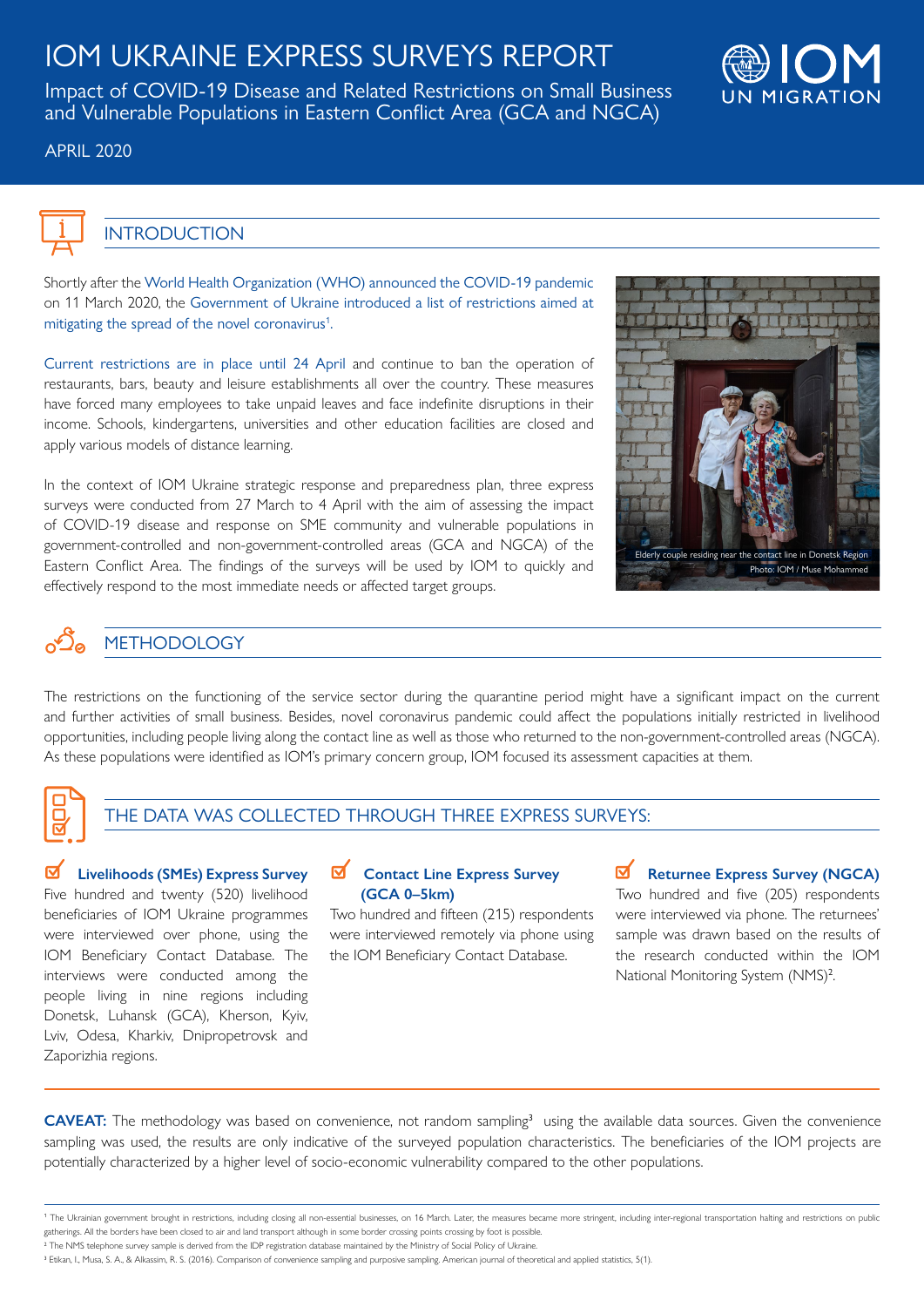### POPULATION LIVING NEAR THE CONTACT LINE, GCA 0–5KM AREA, DONETSK AND LUHANSK REGIONS



■ Over half of respondents identified challenges with access to key COVID-19 PPEs with 62 per cent indicating no face masks and 59 per cent saying there is no antiseptic in their local pharmacy.

 $\blacksquare$  Twenty-one per cent (21%) of the respondents said there is no pharmacy in their settlement. The average distance to the nearest pharmacy is 7 km.

 $\blacksquare$  The overwhelming majority of respondents (96%) were in some way informed of COVID-19 preventive measures, with 57 per cent informed through the TV, 21 per cent through friends and family, and 15 per cent through Internet. A marginal number received information on preventive measures directly from local authorities, printed media and I/NGOs.

Ninety-nine per cent (99%) of respondents said they understood what precautionary measures to take against COVID-19.

■ Eighty per cent (80%) of respondents believed that people in their settlement were adhering to COVID-19 preventive measures.

Forty-five per cent (45%) of respondents stated that there is no hospital with in-patient care in their settlement; the average distance to the closest in-patient hospital is approximately 18 km.

■ Thirty-eight per cent (38%) of respondents believed their local clinic does not have enough capacity to host an increased number of patients, while 32 per cent believed this capacity exists, and 30 per cent had no idea about the local clinic capacity. Such opposing views could indicate a lack of knowledge amongst the local population on the actual conditions of local health facilities.

When asked why they believed their local clinic was not prepared to cope with emerging health crisis, most of the respondents highlighted inadequate number of medical professionals and poor medical equipment as well as low number of beds.

Sixty-five per cent (65%) of respondents believed that local authorities were doing enough to mitigate effects of COVID-19 spreading.

**Many respondents mentioned increasing stress, fear and** anxiety with regards to quarantine measures and anticipated economic shock.



### HEALTH: FOOD SECURITY:

COVID-19 and corresponding quarantine measures appear to have had an immediate impact on an already food insecure 0–5 km areas along the contact line. Fifty-one per cent (51%) of respondents reported switching to cheaper foods to cope with increasing financial burden. Twenty per cent (20%) have had to use savings to purchase food and 19 per cent reduced their spending for other essential expenditures to be able to buy food. Sixteen per cent (16%) reduced their food consumption and 13 per cent borrowed money to purchase food.

Eighty-seven per cent (87%) of respondents noted an increase in food prices by the second week of quarantine measures. However, 88 per cent of respondents noted food was still available from local shops.

Sixty-seven per cent (67%) of respondents were pensioners. Out of these, the vast majority (96%) were still able to access their pensions in their own settlements. Five people said they could not access their pensions in their settlement and two of them could not afford travelling elsewhere to collect their pensions.

Sixty per cent (60%) of respondents did not notice any increased customer activity in their settlement at the time of the survey.

■ The quarantine measures did not seem to impede the respondents' access to shops, as even though most of the respondents were elderly, 92 per cent could access a local shop by foot and others had their relatives or social workers assisting with shopping.



HYGIENE:

Access to hygiene products has been marginally impacted with 16 per cent explicitly indicating that they could not access their regular selection of hygiene products where they would typically shop. Seventy-seven per cent (77%) of respondents said their access to hygiene has not changed.

■ Over half the respondents (55%) noted an increase in prices for hygiene items

5 Ibid

<sup>4</sup> The results of the analysis are based on respondents' subjective assessments of the Covid-19 prevention measures.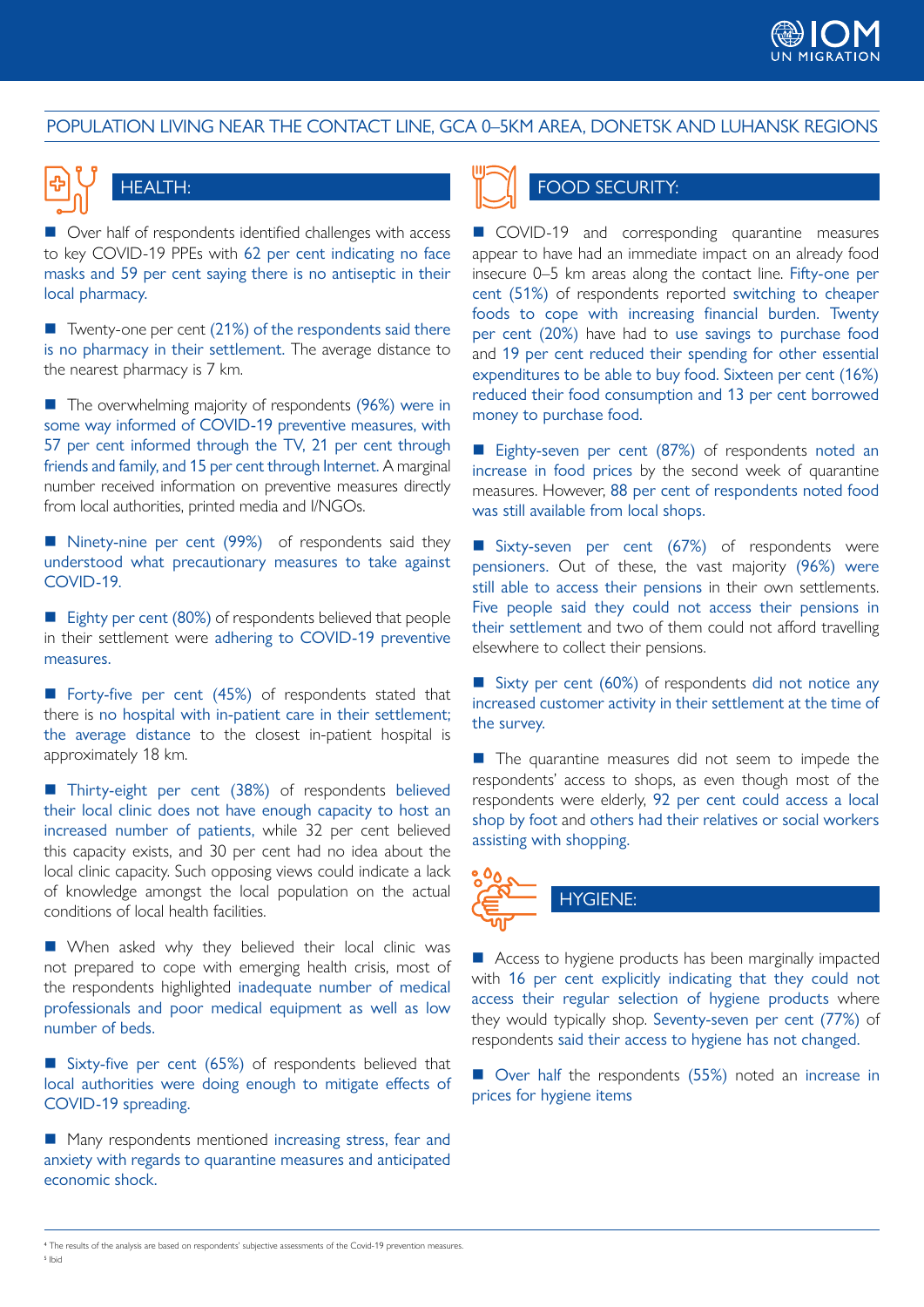### RETURNEE POPULATION, NGCA, DONETSK AND LUHANSK REGIONS

CAVEAT: Although respondents from GCA and NGCA were asked to answer a similar set of questions, IOM did not compare the findings between the two groups, as there were significant differences in initial sample frames. The respondents from GCA largely represent rural population living in closest proximity to the contact line, while respondents from NGCA are mostly settled in urban and small urban settlements across the entire non-government-controlled territory and do not necessarily represent the most vulnerable population. Less stringent measures are also in place in NGCA with businesses continuing to function, although some restrictions have been imposed on educational, public entertainment and sports facilities. The differential media management of COVID-19 could also have impacted results.



Fifty-three per cent  $(53%)$  of respondents said there were no face masks and 46 per cent said there were no antiseptics available in their local pharmacy.

Nearly all the respondents had access to pharmacy in their settlement.

■ The majority of respondents (98%) were informed of preventive measures for COVID-19. Most (57%) were informed through TV, 25 per cent – through Internet sources, and 14 per cent – through friends and family. A few people received information on COVID-19 preventive measures directly from local authorities and printed media.

All respondents said they knew how to protect themselves from COVID-19.

Seventy-nine per cent (79%) of respondents believed that people in their settlement were adhering to COVID-19 preventive measures.

Seventy-one per cent (71%) of respondents believed that local authorities were doing enough to mitigate effects of COVID-19 spreading.

**Many respondents mentioned increasing economic** difficulties and problems connected to losing access to GCA. Some also mentioned increasing psychological problems.



### HEALTH: FOOD SECURITY:

Seventy-seven per cent (77%) of respondents did not notice any increased customer activity in their settlement.

Fifty-four per cent (54%) of respondents reported indicators of food insecurity: 27 per cent switched to cheaper foods; 11 per cent reported using savings for food; 8 per cent reduced spending on other essential expenditures to buy food. Five per cent reduced their food consumption and three per cent borrowed money to access food.

Seventy per cent (70%) of respondents noted an increase in food prices within one week prior to participating in this survey. Despite this, food remained physically accessible in local shops, as reported by 97 per cent of respondents.

Fifty-nine per cent (59%) of respondents were pensioners. Out of these, the vast majority (88%) were still able to access the financial assistance for pensioners provided by the defacto authorities ('NGCA pensions') during the quarantine.

 $\blacksquare$  The quarantine measures did not seem to impede the respondents' access to shops, as even though most of the respondents were elderly, 97 per cent could access a local shop by foot and others had their relatives assisting with shopping.



### HYGIENE:

 Eighty-five per cent (85%) of respondents said their access to hygiene has not changed and only 4 per cent could not purchase their standard selection of hygiene products.

Forty per cent (40%) of respondents noted an increase in prices for hygiene items one week prior to this survey.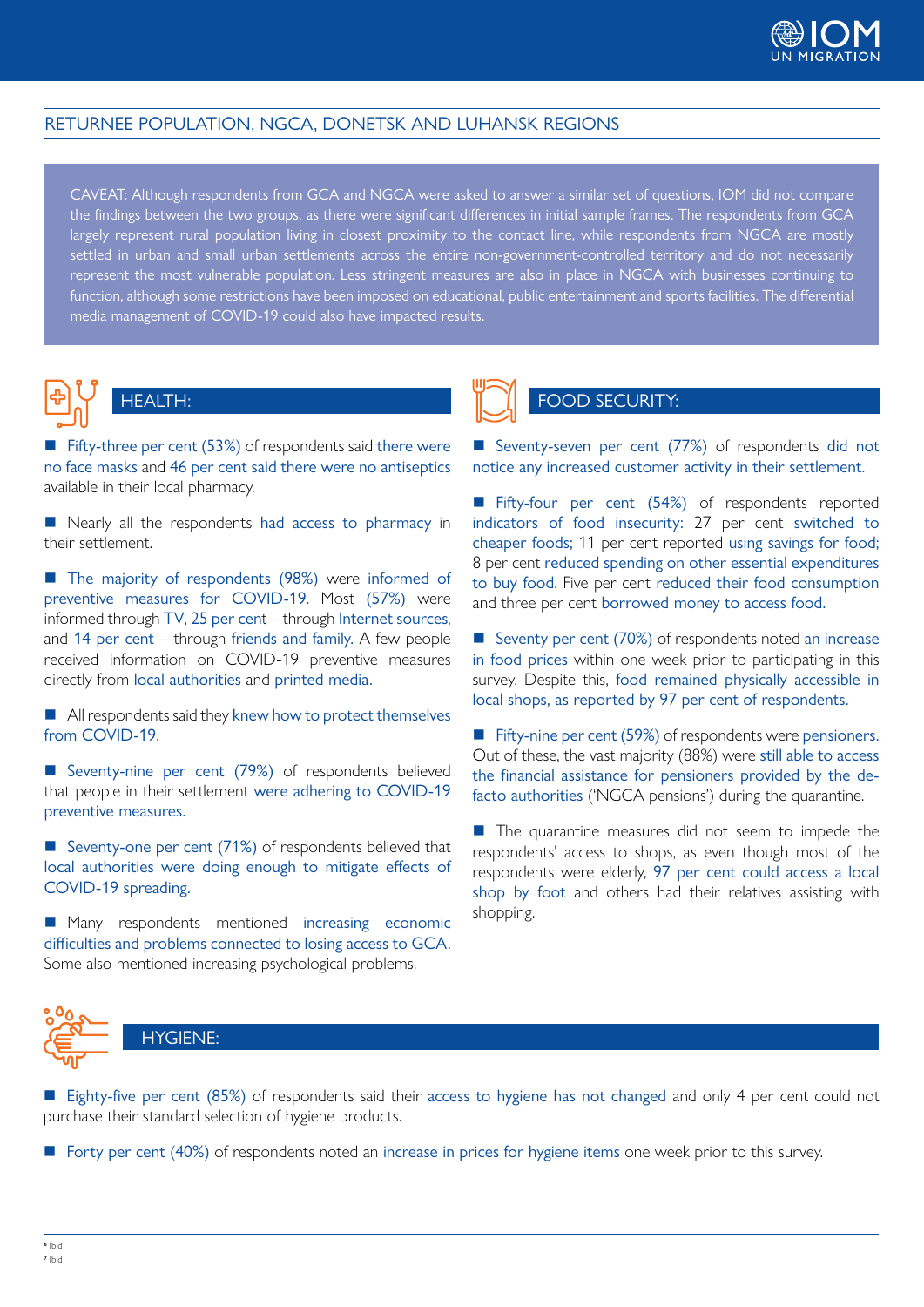

### SMEs, DONETSK, LUHANSK, KHARKIV, ZAPORIZHIA, KHERSON, DNIPROPETROVSK, ODESA, LVIV AND KYIV (INCLUDING THE CITY OF KYIV) REGIONS

Eighty-one per cent (81%) of respondents reported an impact on their business operations with 47 per cent reporting a full shutdown and 34 per cent partial shutting down.

■ Eighty-two per cent (82%) of businesses that continued to run have noticed a decrease in the demand for their products.

Ninety-two per cent (92%) of surveyed businesses which had to halt services indicated they were not the sole business of that kind available locally. However, as most of the respondents lived in cities, the impact of losing access to certain services in smaller communities is yet to be studied.

■ On average, surveyed businesses reported that they employed three persons before the quarantine was announced.

Forty-three per cent (43%) of respondents had to dismiss some of their staff or offer them a leave without pay. On average those businesses had to cut 81 per cent of their personnel.

Seventy-three per cent (73%) of respondents who employed at least one worker implemented mitigation measures at their enterprises.

Fifty-seven per cent  $(57%)$  were aware of the package of anti-crisis measures developed by the government.

Eighty-eight per cent (88%) said should measures go beyond 23 April, it would have a negative effect on their businesses. Eleven per cent (11%) said it would have no impact, 3 per cent believed it would have a positive impact.

During the interviews, respondents were asked to comment on the situation and quarantine measures consequences. Most of the businesses anticipate going bankrupt should the quarantine restrictions be extended beyond June. At the same time, sewing workshops (face masks) and car repair shops demonstrate continued economic activity due to the growing demand.

### In terms of support required for SMEs to function during the COVID-19 crisis, following suggestions and requests were pointed out by respondents:



Deferral of payments on loans, finding strategies to deal with increased indebtedness after a month of economic inactivity, in particular waiving various types of rent and provision of subventions to enterprises.



Covering fines and waiving other taxes in addition to the 'single social contribution'<sup>8</sup> was also requested.

Ensuring a greater mobility of medical personnel and lifting limitations on private medical practice for certain categories, not involved in response – dentists, physiotherapists etc. Easing movement restrictions between regions for agrarians delivering animal feed (according to the respondents, such goods are often not allowed for inter-region transportation). Over a half of respondents in regions heavily dependent on agriculture, such as Kherson, stated they didn't require any support but the cancellation of the quarantine, while one fourth said there was a need for equipment, and the remaining 25 per cent requested financial support. Provision of transport for personnel was also singled out as a type of required support in terms of logistics.



Psychological and legal aid for individuals and enterprises, including the assistance with application for various types of documents and awareness of the government support and specific anti-crisis measures. Free legal consultations were indicated as potentially mostly required in future due to the lack of professionals in the public (civil) service.



Educational courses on trading and working online.

Provision of masks, protective gloves and sanitizers.